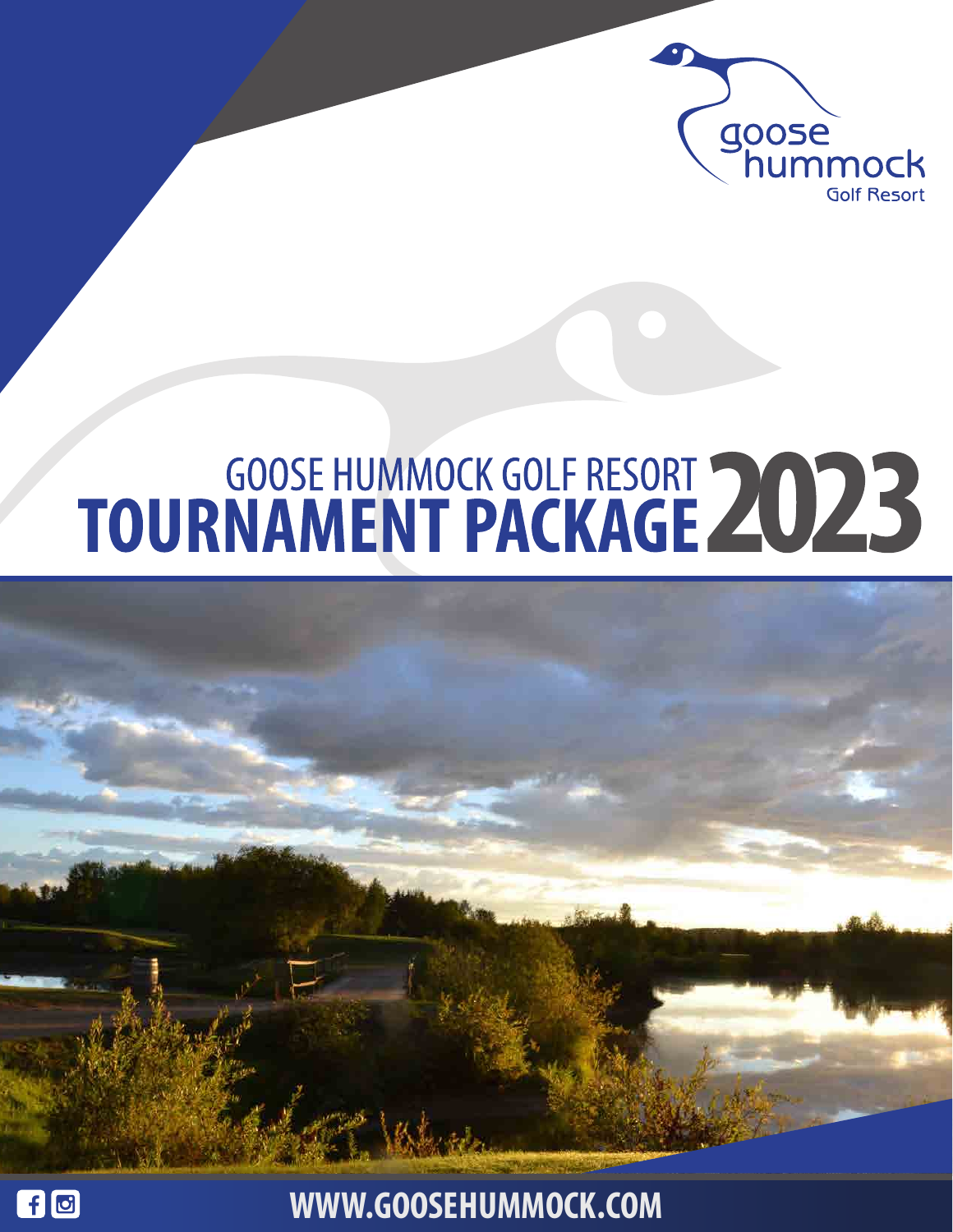

# **INTRODUCTION**

Goose Hummock is located just minutes north of Edmonton, Alberta. The Goose is a 6500 yard championship Edmonton area golf course set amidst natural forests and interlocking ponds.

At Goose Hummock we are committed to creating extraordinary experiences for all members and guests. Our Management team is on hand in order to provide you with all-in-one event support, eliminating stress associated with organizing an event, so that you may fully enjoy your day.

We offer customizable event packages to better suit your individual needs.

The next time you are considering an Edmonton area golf course for individual or tournament play - Challenge The Goose!

For more information and/or to discuss availability for the upcoming 2023 season and beyond, please contact us by phone at 780-921-2444 or by email at info@goosehummock.com.

**TOURNAMENT PACKAGE 2** 

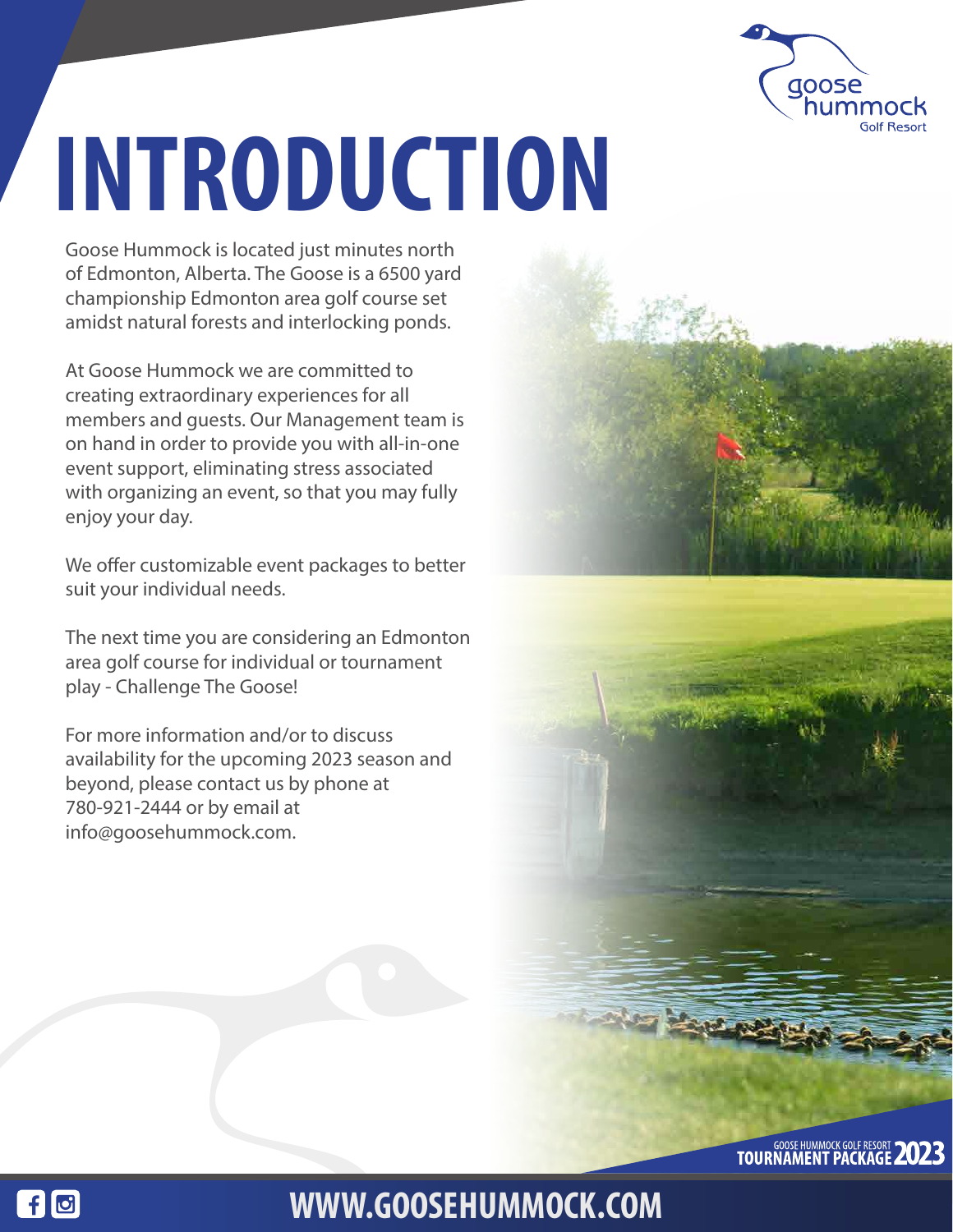

# **INFORMATION** TOURNAMENT

#### **TOURNAMENT PRICING PACKAGE**

- **Weekday 18-Hole Tournament Package** Monday (excluding holidays) to Friday
- **Weekend 18-Hole Tournament Package** Saturday, Sunday, and Holiday Mondays \* Event start of 8:00 am or 2:00 pm is required
- **Weekday 9-Hole Tournament Package** Monday (excluding holidays) to Friday

*starting at* **\$79.00**/person

*starting at* **\$89.00**/person

*starting at* **\$59.00**/person

#### **TOURNAMENT PACKAGE INCLUDES THE FOLLOWING BENIFITS**

- Four unique dinner options with all the fixings (Package 1 included in price)
- CPGA Professionals and event management expertise
- 9 or 18 hole green fees
- Complimentary power cart usage
- Personalized cart signs and score cards
- Complimentary use of driving range and all practice facilities
- Complimentary use of proximity markers for on course contests
- Complimentary Participant registration and welcoming area
- Cost plus 20% on all merchandise purchased from the Pro Shop for use towards competition prizing

#### **BENEFITS TO BOOKING YOUR NEXT TOURNAMENT AT GOOSE HUMMOCK GOLF RESORT**

- No minimum or maximum number of players for tournaments, and no graduated pricing
- Expert Pro Shop and Event Planning staff will assist throughout your planning process
- Breakfast options also available for all tournament events, as well as any other entrees and selected menu options as required (gluten free, vegan and restricted diet meal options are available with 14 day advanced notice)
- Tournament Packages will be customized depending on your need and the nature of the event, with only a small non-refundable deposit required at the time of booking
- Automatic hold on the next years' event bookings, ensuring your event consistency and greatly reducing planning anxiety
- Shotgun starts, modified shotgun starts and regular tee time tournaments are all considered, depending on number of participants, event start time and general availability
- ADVANTAGE PRICING on all corporate merchandise purchases

Goose Hummock Golf Resort ensures we are compliant at all times with Alberta Gaming and Liquor Terms and Conditions, and as such some sponsorship opportunities at golf events may be limited. Our staff can review those needs with you at the time of booking.



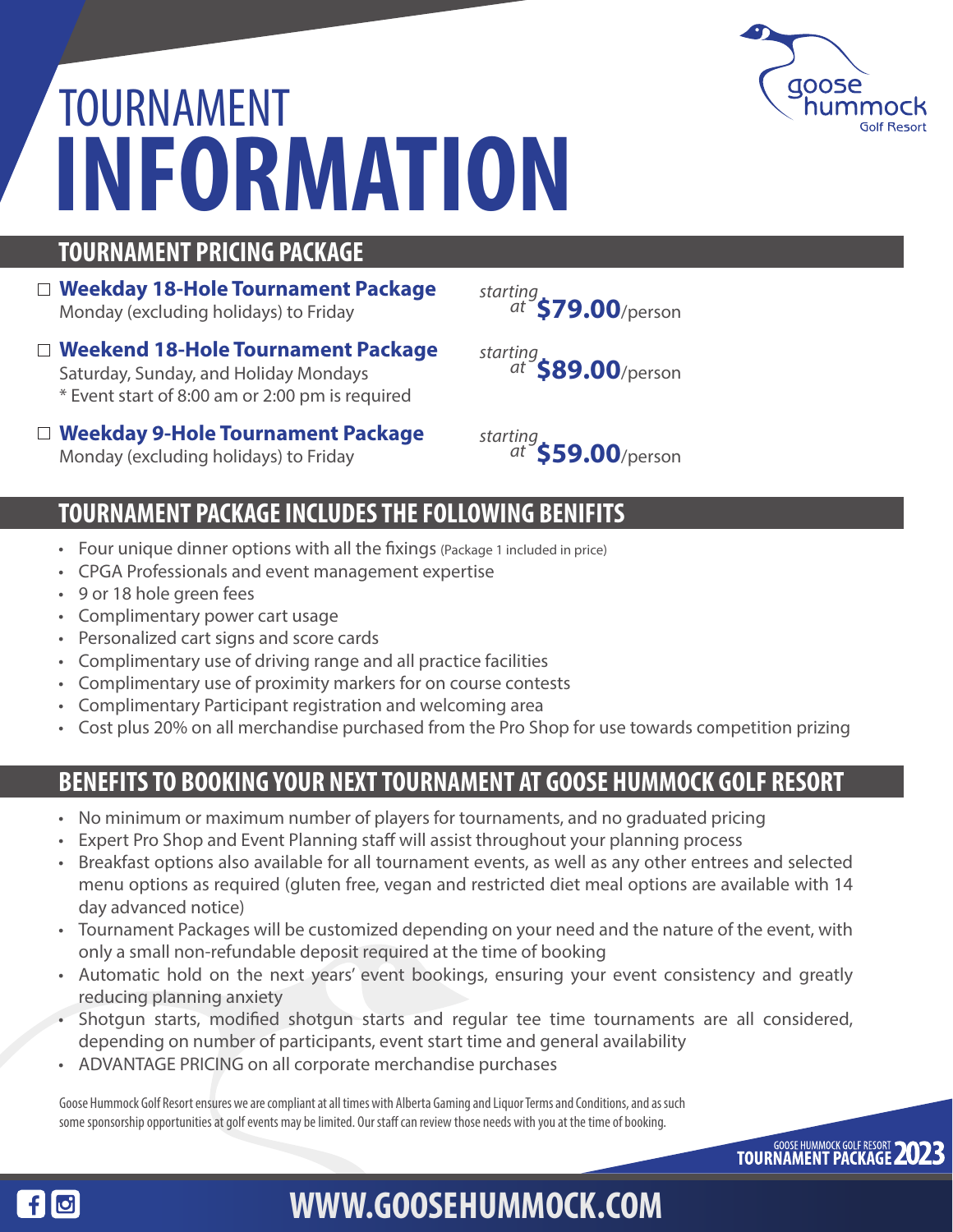

### **SERVICES OPTIONAL**

#### **OPTIONAL SERVICES**

- $\Box$  Additional Hole-in-one insurance
- $\Box$  Beat the Pro hole contests
- $\Box$  Personalized logoed merchandise
- $\Box$  Club rentals, \$35 premium set, and \$20 for regular set
- $\Box$  CPGA instructed golf clinics
- $\Box$  On-course food and beverage stations or beverage coupons
- $\Box$  Boardroom meeting facilities

#### **TOURNAMENT SPONSORSHIP**

We offer custom hole sponsorship packages for golf tournaments of any size. Our staff will set-up all designated hole sponsorships with a BBQ and propane, chairs, tables, coolers and ice, waste receptacles, and the specified products of their choice. If you are unable to make it that day or would like to play in the golf tournament, one of our staff members can work the hole and represent your company for an additional cost.

#### **Here are some popular on-course sponsorship ideas for your golfers**

| <b>BBQ Hamburger / Cheeseburger</b>                               | \$6.00/\$6.50                    | <b>Non-Alcoholic Beverages</b>                                 | \$2.50                  |
|-------------------------------------------------------------------|----------------------------------|----------------------------------------------------------------|-------------------------|
| Domestic Beer / Liquor tickets<br>Domestic Beer & Hotdog / Smokie | \$5.50/\$6.00<br>\$10.00/\$11.00 | Hotdog / Smokie only<br><b>Breakfast Sandwich &amp; Coffee</b> | \$5.00/\$5.50<br>\$7.00 |
| <b>Premium Liquor and Import Beers</b>                            | \$6.00\$                         |                                                                |                         |

All prices listed are per person. Sponsors will not be charged for any unopened/undamaged beverages and food items. All food items come complete with condiments, utensils, plates, and napkins etc. Prices include GST and gratuity.

#### **TOURNAMENT FORMATS**

ld

| <b>FORMAT</b>                                                                   | <b>9 HOLES</b> | <b>18 HOLES</b> |
|---------------------------------------------------------------------------------|----------------|-----------------|
| <b>SHOTGUN START</b><br>(WEEKEND EVENT START TIMES<br>OF 8:00AM OR 2:00PM ONLY) | 52+ GOLFERS    | 100+ GOLFERS    |
| <b>MODIFIED SHOTGUN</b>                                                         | 36-51 GOLFERS  | 52-100 GOLFERS  |
| <b>TEE TIMES</b>                                                                | 9-35 GOLFERS   | 9-51 GOLFERS    |

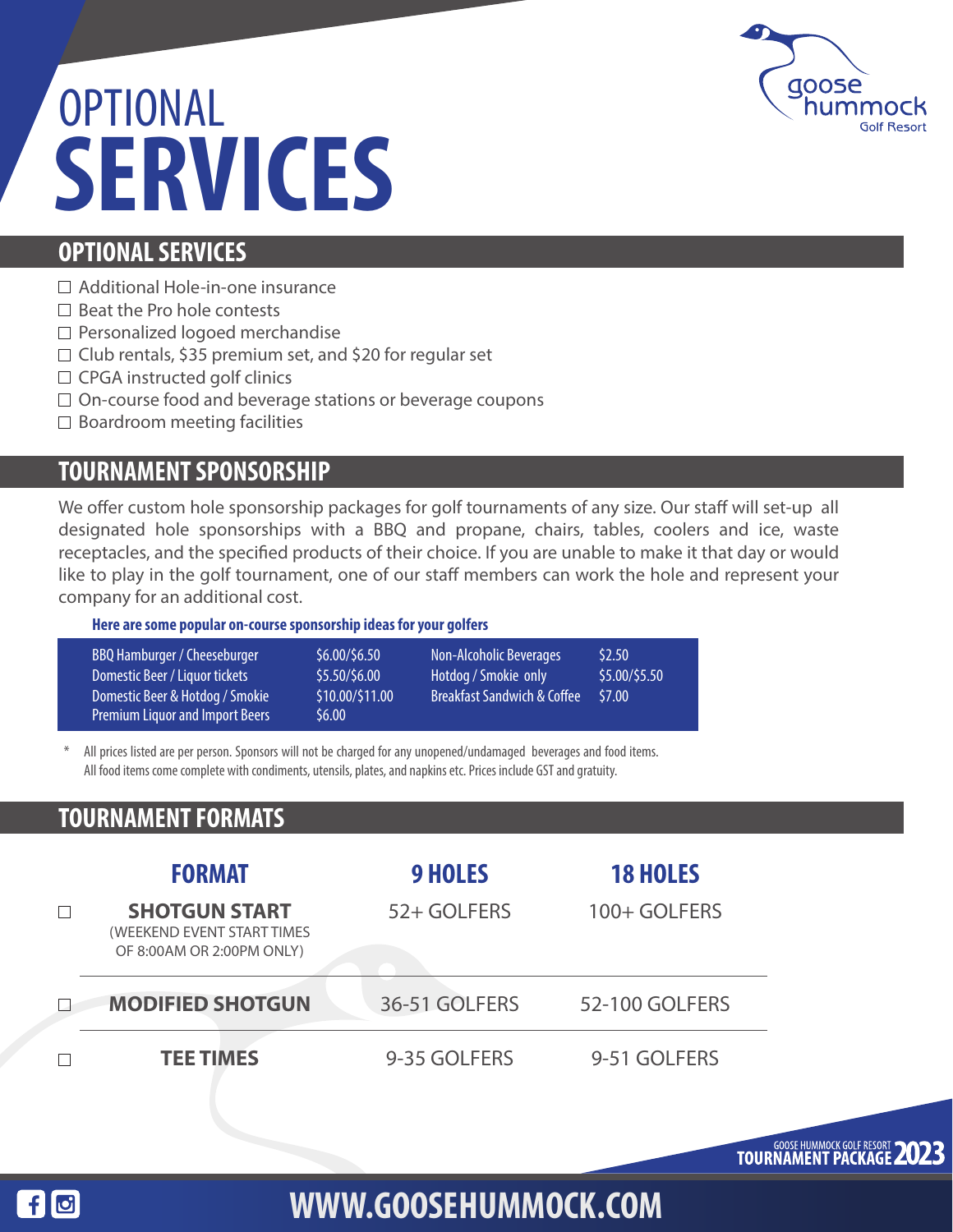

## **FACILITIES** TOURNAMENT

#### **THE MARSH**

 $\Box$  The Marsh is our largest private facility and is completely separate from the clubhouse facility. The Marsh provides a cozy and unique atmosphere for you your guests. It features a mountain-style lodge interior, with seating for 225, complete with a fieldstone fireplace; a stage complete with sound system; a private bar; large outdoor patio space; and large windows that allow for a view of the wilderness, completing its rustic country charm. Space is also available for your guests to bring out their RV's and camp for the night.

#### **THE CLUBHOUSE**

 $\Box$  The Clubhouse contains a fully licensed restaurant and is the perfect stop before, during, and after a round at the Goose. Our clubhouse is great for smaller functions and can accommodate 55 guests comfortably.

#### **THE NEST**

 $\Box$  Located on the top floor of the clubhouse, the Nest is completely separate from the other function rooms. Complete with large windows, air conditioning, a fully stocked bar, and a large patio deck that overlooks the #17 island green. The Nest also functions as a private boardroom and can accommodate up to 30 guests comfortably. This room is also equipped with a projector and screen.



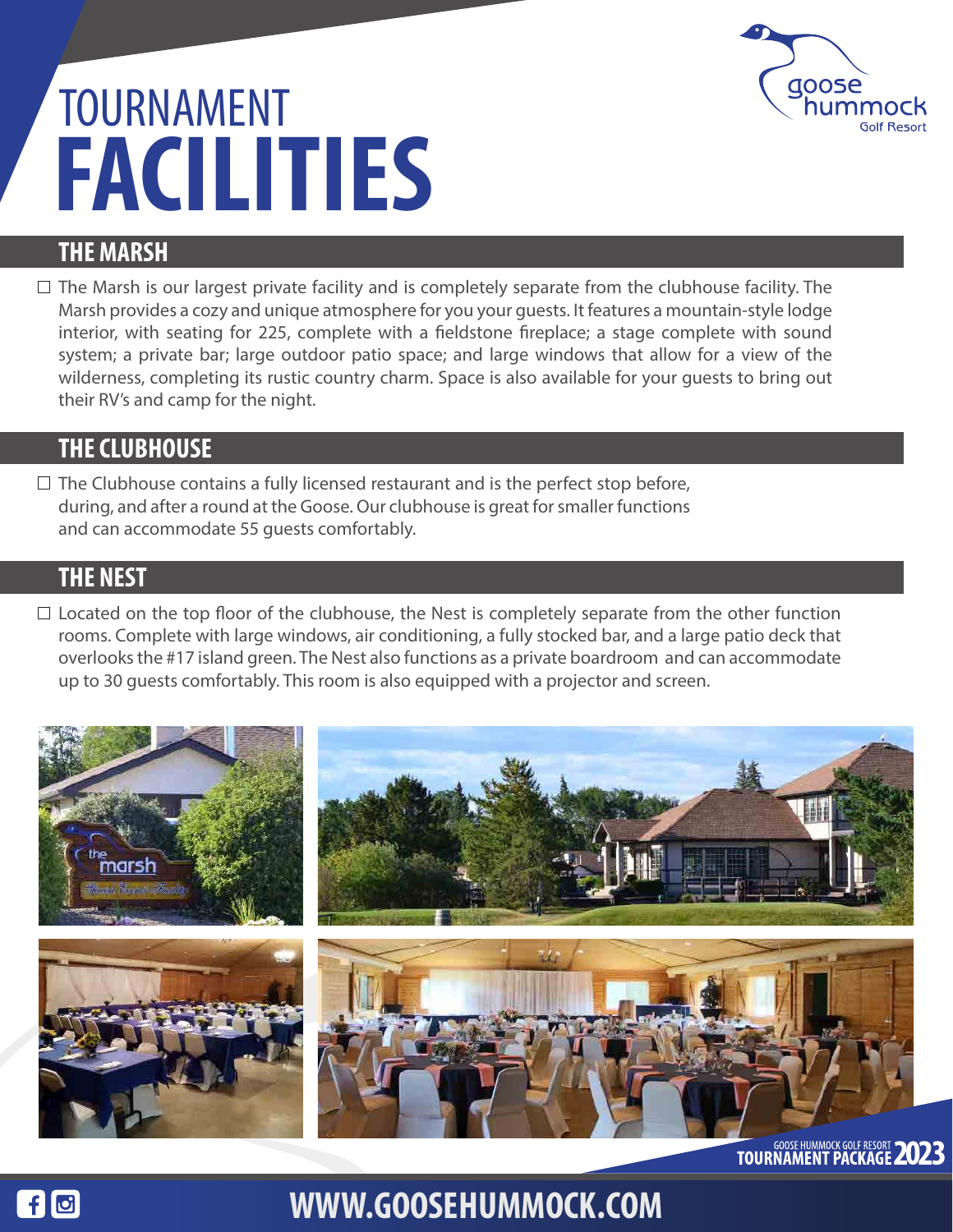

# **MENU AND PRICING** PROPOSED BANQUET

#### **DINNER SERVICE PACKAGES**

Vegetarian options included in each package can be substituted on an individual basis free of charge. All packages assume buffet style service. Additional charges apply for table service.

#### **Hot Sides**

- □ Roasted Baby Potatoes
- $\Box$  Mashed Potatoes with garlic
- $\square$  Vegetable Medley
- $\Box$  Baked Potato Bar
- $\Box$  French Fries
- $\Box$  Baked Beans
- $\Box$  Cheddar Perogies served with green onions, crumbled bacon, and sour cream or creamy dill sauce (for an additional \$3.00/person)

#### **Cold Sides**

- $\Box$  Fresh Spring Mix Salad
- $\Box$  Caesar Salad with herb seasoned croutons and crumbled bacon
- $\Box$  Coleslaw
- $\Box$  Italian Pasta salad
- $\Box$  Fresh Vegetable and Fruit trays
- □ Hearty Potato Salad
- $\Box$  Pickled vegetables, stuffed olives and preserves
- $\square$  Prosciutto-wrapped Pickled Asparagus (for an additional \$3.00/person)

#### **PACKAGE 1 -** *THE BASIC BBQ PACKAGE* **\$18.50**/person (Included in Tournament Package)

Choose one of the following options:

- $\Box$  Handmade Burgers
- □ Jumbo All Beef Hotdogs
- □ Grilled BBO Chicken Pieces
- $\square$  Chili
- $\Box$  Soup + Sandwich

Choice of two cold sides Choice of one hot side

#### **PACKAGE 2 -** *THE DELUXE BBQ PACKAGE* **\$26.00**/person

Choose one of the following options:

- □ BBQ Chicken Breast
- □ BBQ Chicken Thighs
- □ BBO Beef Short Ribs
- $\square$  Stuffed Portobello Mushrooms

Choice of two cold sides Choice of two hot sides



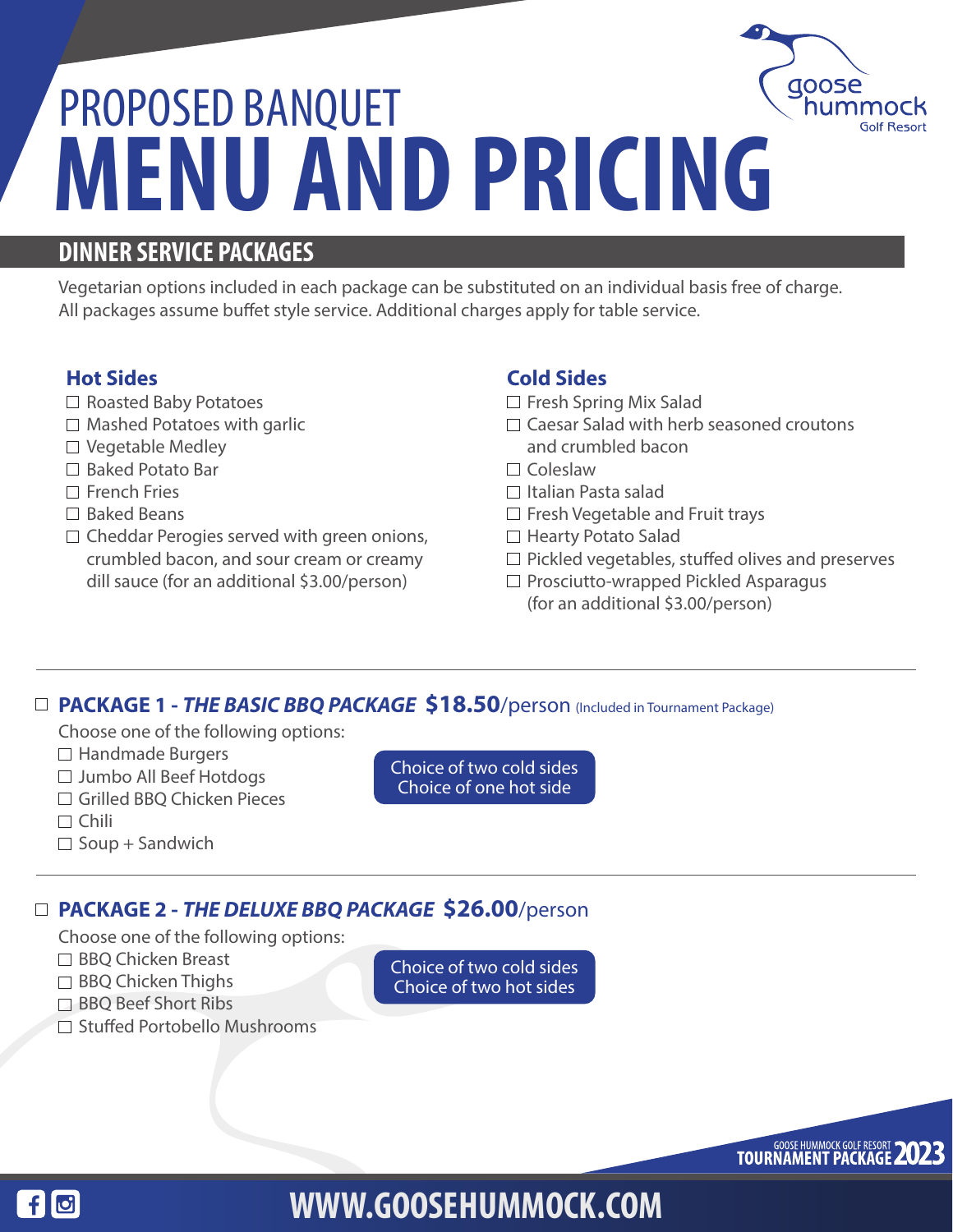

#### **PACKAGE 3 -** *THE VARIETY DINNER SERVICE PACKAGE* **\$33.50**/person

Choose one of the following options:

AAA Carved Roast Beef

□ Herb Roasted Chicken Breast

 $\Box$  Meat Pasta + Sauce (Manacotti)

Choice of three cold sides Choice of two hot sides

#### **PACKAGE 4 -** *THE DELUXE DINNER SERVICE PACKAGE* **\$42.00**/person

Choose one of the following options:

- $\Box$  AAA Sirloin Steak (for an additional \$3 per person)
- □ AAA Carved Prime Rib
- $\Box$  Salmon in a Lemon Dill Sauce
- $\Box$  Herb and Cranberry Stuffed Slow Roasted Pork Loin
- □ Marinated, Slow Roasted Chicken Pieces

Choice of three cold sides Choice of three hot sides

#### **BRUNCH + LUNCH SERVICE PACKAGES**

All Brunch Service Packages include complimentary unlimited Coffee and tea, Orange Juice, and condiments.

#### **PACKAGE 1 -** *CONTINENTAL BREAKFAST PACKAGE* **\$9.00**/person

This package includes:

- An assortment of pastries, muffins, and baked goods
- Toast and assorted condiments.
- An assortment of fruit or yogurt

#### **PACKAGE 2 -** *THE BREAKFAST SANDWICH SPECIAL* **\$10.00**/person

This package includes:

- One breakfast Sandwich per guest
- An assortment of fruit or yogurt
- An assortment of muffins

#### **PACKAGE 3 -** *THE DELUXE BREAKFAST BUFFET* **\$15.00**/person

This package includes:

- Scrambled eggs Hashbrowns
	-
- Toast and assorted condiments Bacon or Sausage
- 

lol

- Pancakes An assortment of pastries, muffins, and baked goods
- An assortment of fruit

Add French toast or Waffles for \$2/person

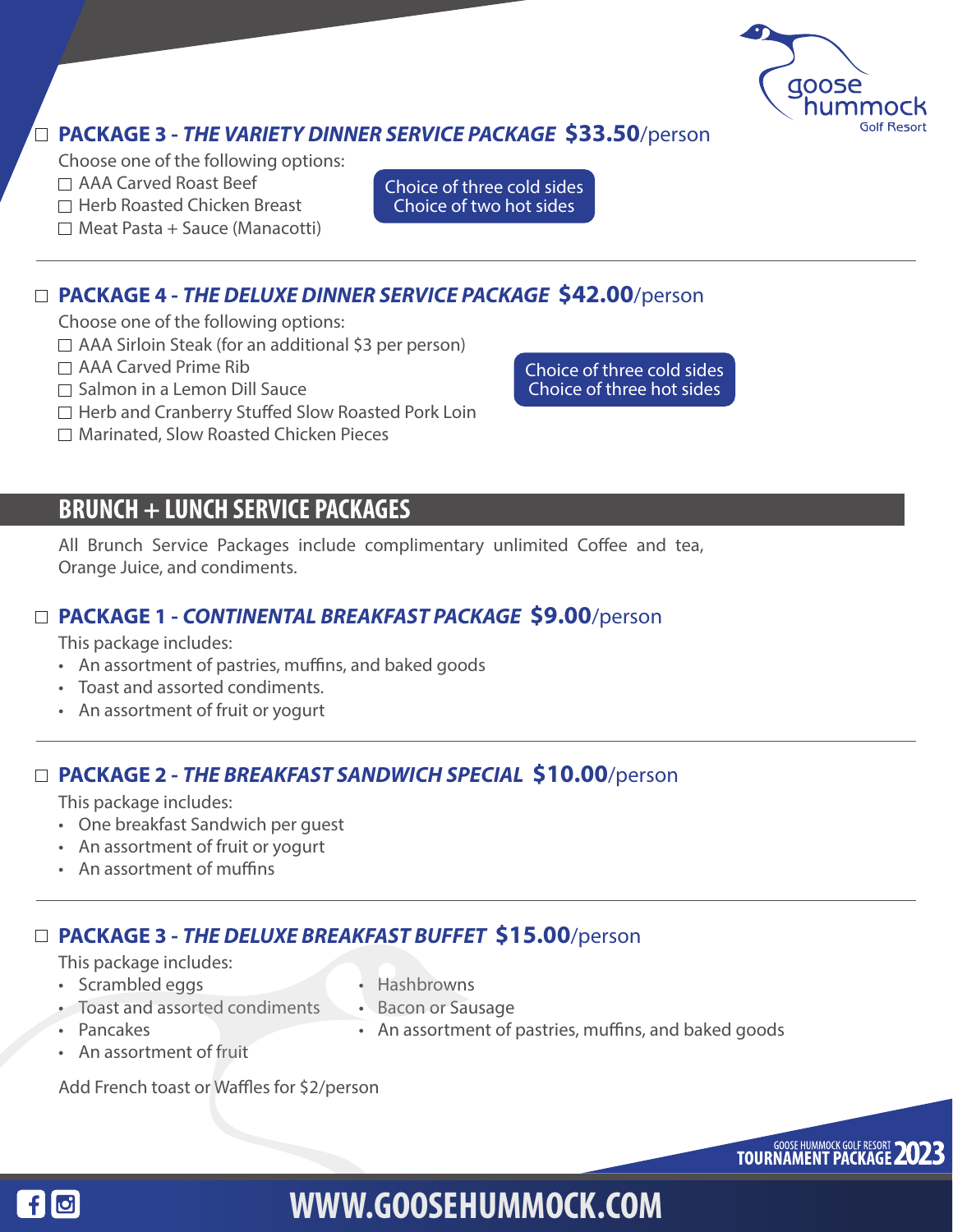

#### **PACKAGE 4 -** *THE LITE LUNCH SPECIAL* **\$12.00**/person

This package includes:

- One Bowl of Tomato Soup, Chicken Noodle Soup, or our Soup of the Day
- One starter size mixed greens or caesar salad
- One Charcuterie tray per every four people (Salami, Kielbasa, smoked gouda, sharp cheddar, candied almonds, pickled carrots, pita chips and seasonal preserves served with a selection of our house made dipping sauces. Meat and cheese selections from Italian Bakery)

#### **PACKAGE 5 -** *PIZZA PARTY* **\$7.50**/person (10-15 pieces/pizza)

Your choice of:

 $\Box$  Pepperoni  $\Box$  Hawaiian (ham, pineapple, onion)

 $\square$  Cheese  $\square$  Deluxe (pepperoni, green pepper, mushroom, onion)

#### **ADDITIONAL CATERING PACKAGES**

#### *THE CHARCUTERIE PACKAGE* **\$5.50**/person

(Per quest price only offered to events with 80 quests or more)

This package includes:

- Salami
- Kielbasa
- Smoked gouda
- Sharp cheddar
- Candied almonds
- Pickled carrots
- Pita chips
- Seasonal preserves served with a selection of our house made dipping sauces
- Meat and cheese selections from Italian Bakery

These selections can be adjusted according to preference and will be priced accordingly.



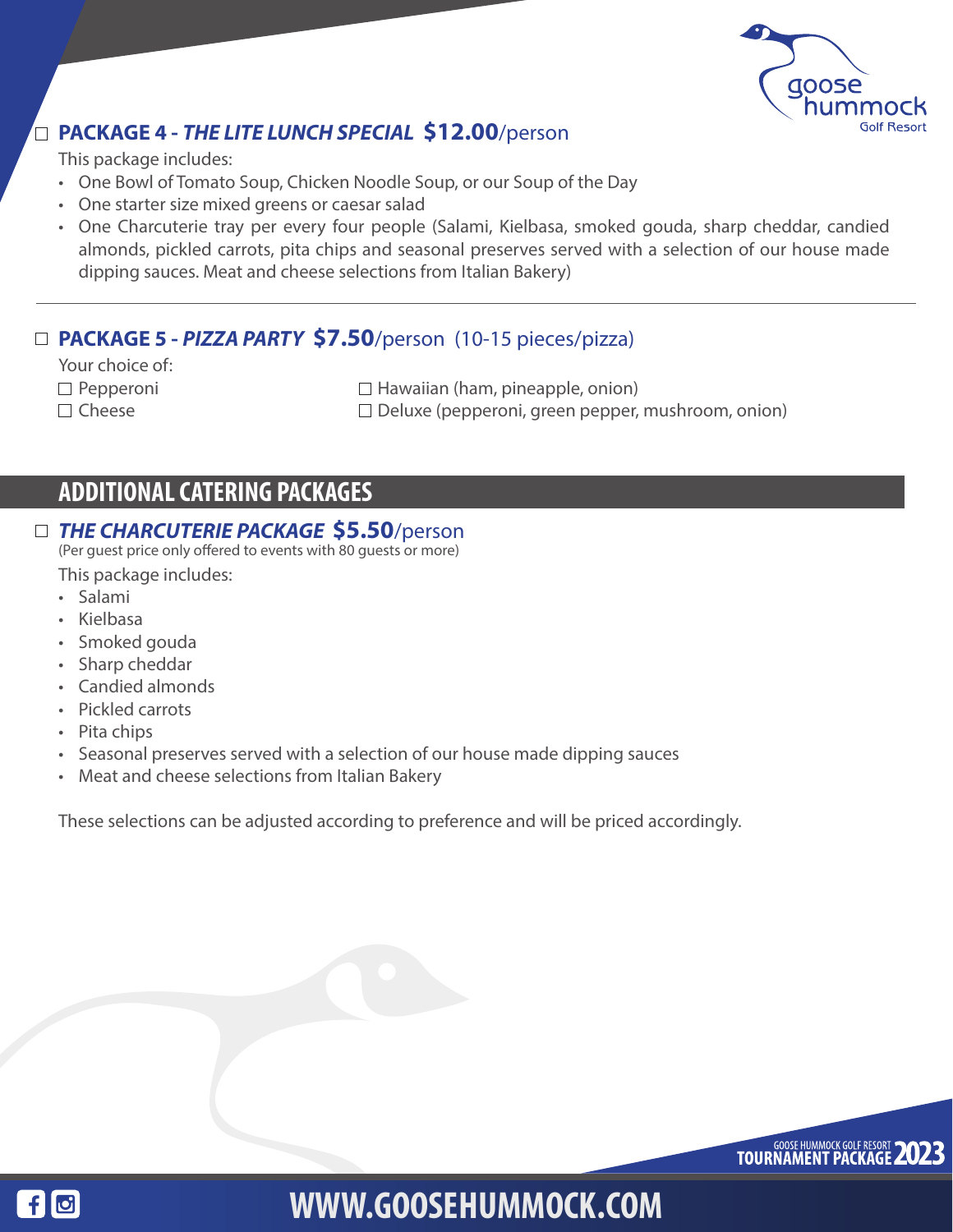

**TOURNAMENT PACKAGE 2023** 

## **EVENT POLICIES** GOLF TOURNAMENT &

Due to high demand for event requests at Goose Hummock Golf Resort, the following policies will be enforced.

#### **CONTRACTS, DEPOSITS, PAYMENTS, AND CANCELLATIONS OF YOUR EVENT**

- All events are considered tentative only until a signed agreement and the required \$500.00 non-refundable deposit is received. Signed agreement must provide to the golf course a valid credit card number to be kept on file, with required authorization for the timely payment of all event related fees. The credit card number (VISA and / or Mastercard only) on file MUST be valid through the event date
- At the time of booking, estimated guest numbers and / or meal numbers must be within 10% of the expected guest number for the day of the event, ie. if you book an all-inclusive golf tournament for 60 players, the guest numbers cannot drop below 54 guests. You will be charged for 54 guests if numbers go lower than this threshold
- Goose Hummock will be notified in writing 14 days prior to your planned event date, confirming your final quest numbers. At that time, an event invoice will be prepared, with all applicable charges being applied to the credit card number on file
- A team list and on-course skill events must be received 3 days prior to your event
- Goose Hummock reserves the right to choose a more suitable tournament format and /or event space should the number of quests and/or set-up requirements change significantly from the original event manifest
- Should quest numbers increase within the 14 day confirmation date and the actual event date, all additional charges will also be applied to the credit card number on file
- Cancellations within 14 days of the event date will be subject to the full charges of the event as was booked and paid for. Cancellation notifications MUST be received in writing
- Tournaments play rain or shine unless Goose Hummock deems the course to be unplayable. In the event that the course has been deemed unplayable, the catering staff requires 60 minutes to prepare the tournament meal
- Final payment for all events and functions will be processed the day of the event unless previous arrangements have been made

#### **FOOD AND BEVERAGE**

- Goose Hummock Golf Resort will be the sole supplier of ALL food and beverages on and off the course unless prior arrangements have been made with the event coordinator
- Alberta Health Services and provincial health regulations prohibit the removal of any unconsumed food from the course